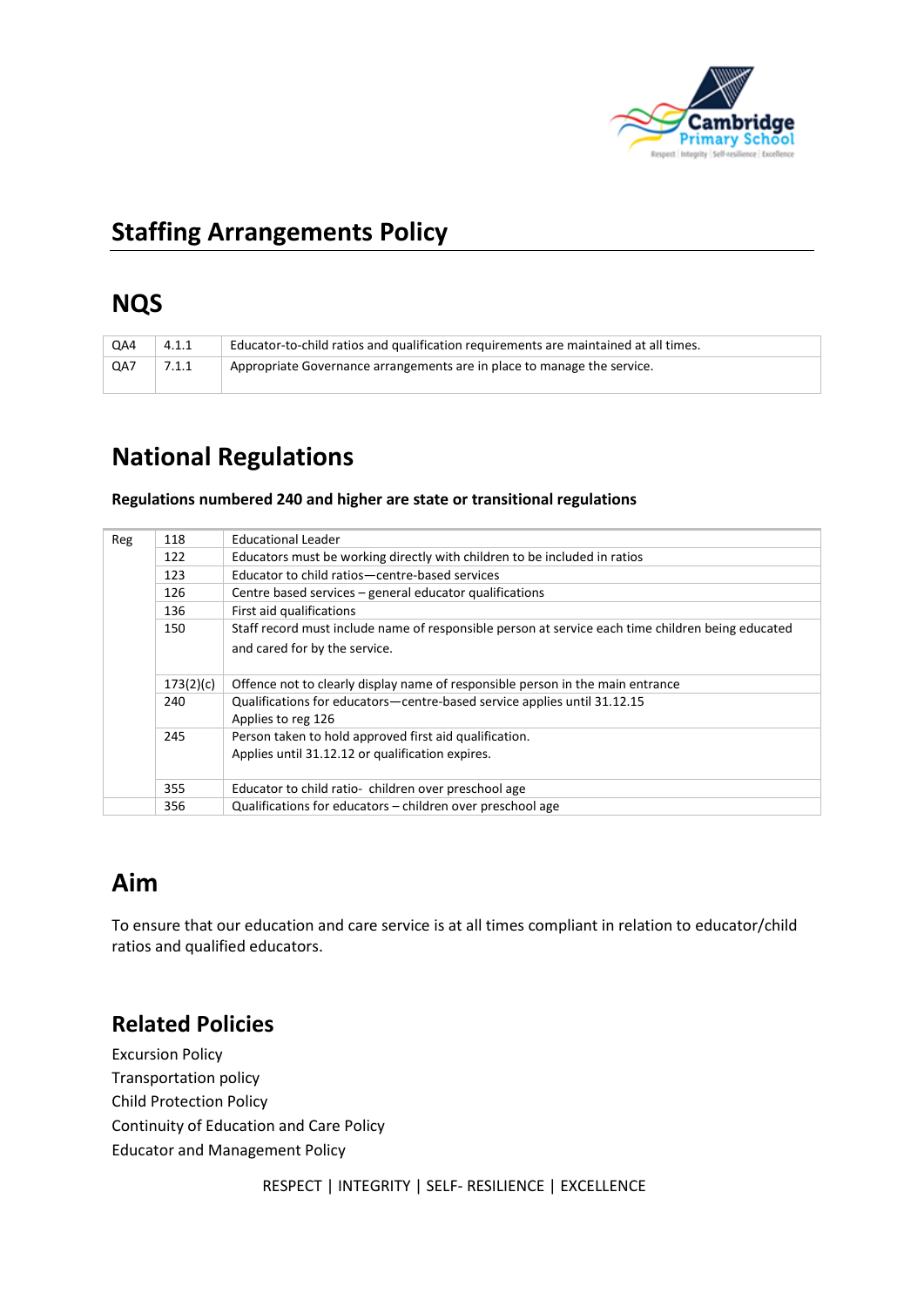

National Quality Framework Policy

# **Who is affected by this policy?**

Children Families **Educators** Management

### **Implementation**

Our service will maintain compliance to the following:

- Our service will nominate a qualified and experienced educator, co-ordinator or other individual as the service's Educational Leader. This person is responsible to lead the development and implementation of the service's educational programs.
- Our service will ensure that any educator that is under eighteen years of age does not work alone at the service and is supervised at all times by an educator who is over eighteen.

Our service will maintain compliance to the following in relation to the everyday practicalities of service's operations:

- Educators' rostering and routines will at all times make sure enough educators are available for the adequate supervision of children.
- Supervising educators give their attention to the children and not to any other duties.
- At no time will students or volunteers be included in the ratio of adults supervising children.
- Students and volunteers will never be left alone with a child or a group of children.
- A nominated supervisor or certified supervisor will be on the premises at all times when children are being educated or cared for.
- There will be more than one educator present when children are in attendance. No child will at any time be in the care of a sole educator.
- In any situation where adequate supervision of children is threatened, any educators on a meal-break must be prepared to return to duty to supply adequate supervision.
- The Approved Provider or Nominated Supervisor will ensure that regulations in relation to the supervision of children are adhered to.
- Educators supervising outdoors, should position themselves to see as much of the play area as possible.
- Any water activity should be closely supervised by one educator at all times.
- Except for necessary discussions or concerns regarding children or matters relating to the Service, educators will not congregate together outside.
- When children are resting they will be supervised.
- No child is to be left unattended at the table when eating.
- Rosters will be designed and implemented to ensure that children receive continuity of care.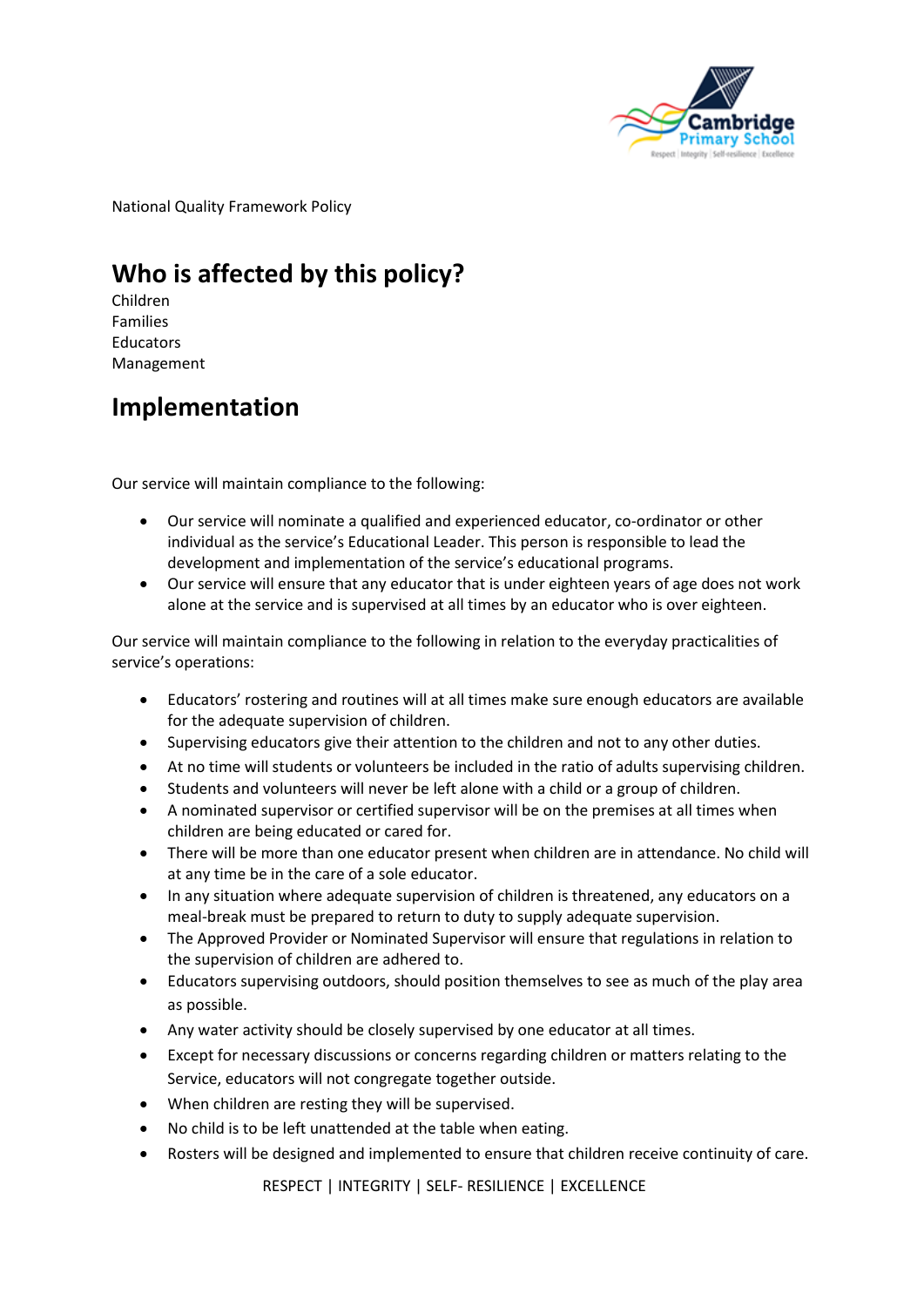

• Our service will, when possible and to the best of our ability, make use of a regular pool of relief educators.

#### **Supervision of Services**

Our service will have at least one **"responsible person"** present at all times when caring for and educating children. A responsible person is:

- an approved provider
- a nominated supervisor
- a certified supervisor who is in charge of the daily running of the service.

The name of the responsible person will be clearly displayed in the main entrance of the Service.

If the responsible person needs to change (for example the current person needs to leave the Service), he or she will "hand over" responsibility for the role to another eligible person at the Service. Both the old and new responsible person will communicate directly and ensure the name of the responsible person displayed at the Service correctly reflects who currently holds the position.

If more than one person at our service is a "responsible person", we may develop a roster to rotate the role.

All educators and staff members will ensure that children are adequately supervised at all times, and that they can respond immediately to any child that is distressed, in need of assistance or support or in a dangerous situation.This includes during transition periods when children may, for example, be moving between outdoor and indoor environments, arriving or leaving the service, moving from service vehicles to the service premises, leaving or returning from excursions, moving to meal areas, washing their hands or using the toilet facilities. To achieve this outcome educators will be alert, aware and in sight and sound of all children for whom they are responsible. They will also actively engage with children and not stand back and watch.

There may also be times when minimum ratio requirements are not sufficient to ensure children are adequately supervised. On these occasions the Nominated Supervisor or certified supervisor will assess the situation and when necessary ensure there are extra adults present to ensure children's health, safety and wellbeing.

Issues affecting the adequacy of supervision include:

- the number, ages and abilities of children
- the number and positioning of educators
- each child's current activity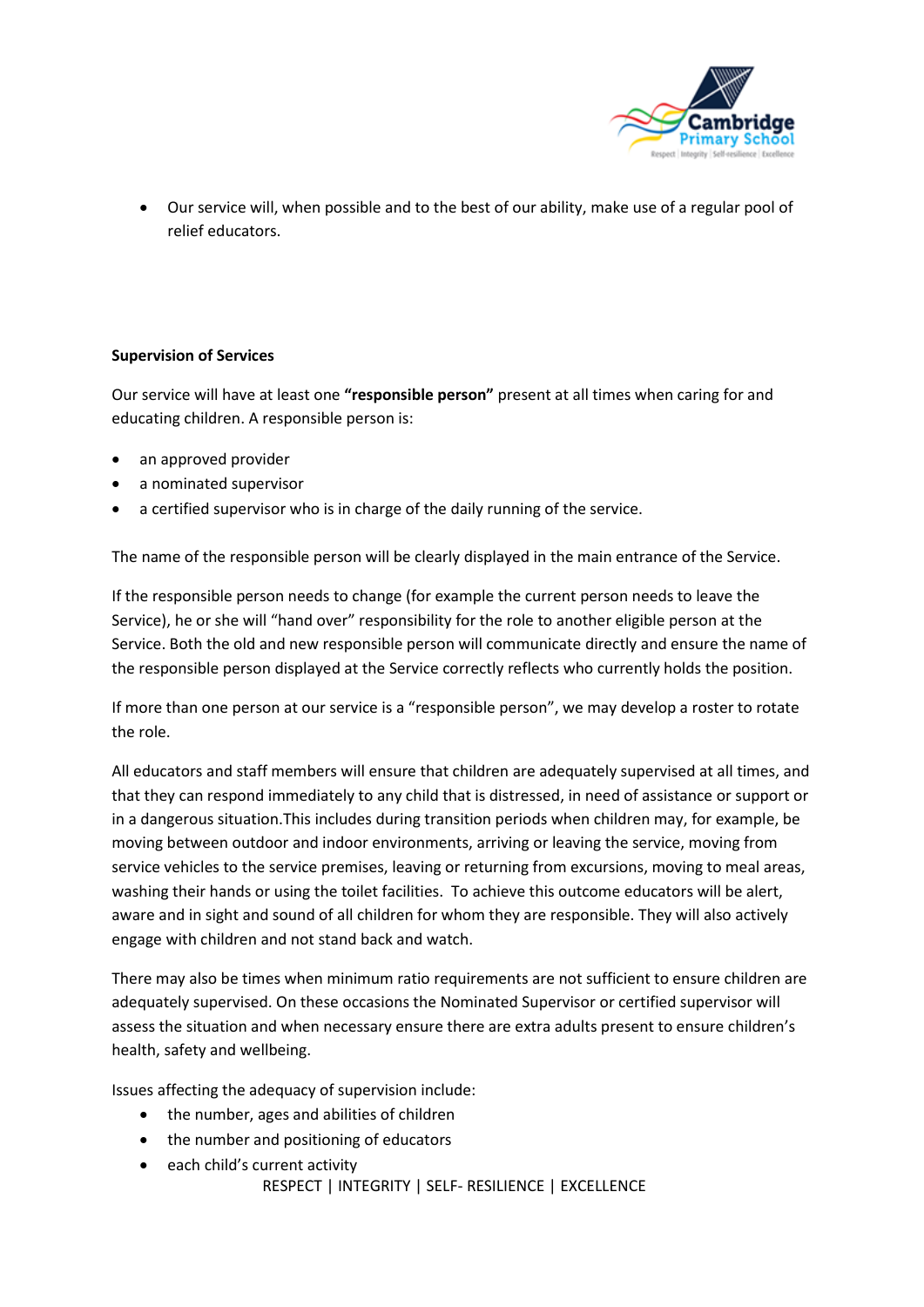

- areas where children are playing, in particular the visibility and accessibility of these area
- risks in the environment and experiences provided to children
- the educators' knowledge of each child and each group of children
- the experience, knowledge and skill of each educator.

Educators will ensure team members know when they leave the room or area, or finish their shift, and are aware of any particular issues that may require additional oversight of children. They will do this verbally and there must be acknowledgement by the other educator prior to leaving the environment. The register of educators working with children will be completed if the educator is leaving for any length of time.

#### **Educator to Child Ratios**

Our educator to child ratios will always meet the minimum requirements as stated below. Note the numbers of children referred to in this section does not include children being cared for in an emergency for no more than two consecutive days the service operates.

• For children over preschool age the educator to child ratio will be 1 educator to 15 children.

#### **Rostering**

The Approved Provider and Nominated Supervisor will comply with award requirements in relation to rostering. The Nominated Supervisor will:

- post or display a staff roster where it can be easily accessed by all employees
- discuss any potential changes to the roster with affected staff members first, and consider their views about the impact of changes

#### **Qualifications for Educators:**

- At least 50% of educators required to meet the educator to child ratio must hold or be enrolled in and studying for, at least a qualification that is published on the national authority's website [www.acecqa.gov.au](http://www.acecqa.gov.au/) in the list of approved diploma level qualifications for educators working with children over preschool age for Victoria [http://files.acecqa.gov.au/files/Quals/2014/20140109-ACECQA-approved-qualification-list-](http://files.acecqa.gov.au/files/Quals/2014/20140109-ACECQA-approved-qualification-list-OSHC.pdf)[OSHC.pdf](http://files.acecqa.gov.au/files/Quals/2014/20140109-ACECQA-approved-qualification-list-OSHC.pdf)
- All other educators must have, or be actively working towards, at least a qualification that is published on the national authority's website [www.acecqa.gov.au](http://www.acecqa.gov.au/) in the list of approved certificate III level qualifications for educators working with children over preschool age for Victoria or begin obtaining this qualification within 6 months of starting to educate and care for children.

Until 31 December 2015, educators who have been continuously employed as an educator in an education and care service or a children's service for a period of at least 15 years immediately before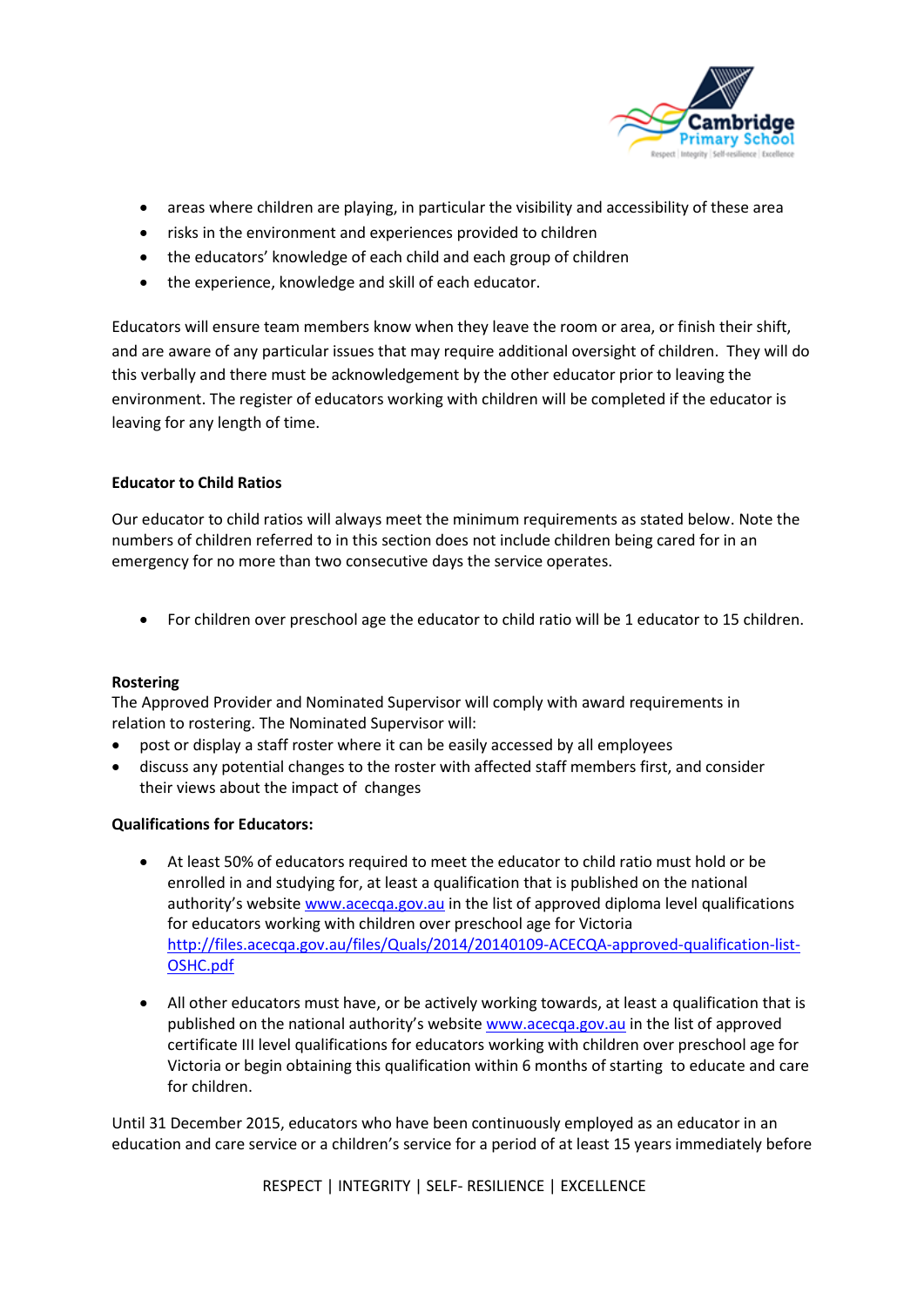

1 January 2012 and continue to be employed by the same Approved Provider as they were immediately before 1 January 2012 can be included in the educator to child ratios.

#### **First Aid Qualifications**

- The approved provider must ensure that at least one educator attending the service :
	- holds a current approved first aid qualification
	- has undertaken current approved anaphylaxis management training and
	- has undertaken current approved emergency asthma management training.

If the service is situated within a school's grounds, the service will meet the first aid requirements if there is at least one school staff member in attendance and immediately available who holds a current first aid qualification and has completed current approved anaphylaxis and asthma management training.

- An educator is taken to hold an approved first aid qualification or training if:
	- the educator holds an approved qualification or training as published on <http://www.acecqa.gov.au/qualifications/>

#### **Child Protection**

• The Approved Provider of an education and care service must ensure that the nominated supervisor, educators and other staff members who work with children are advised of the current child protection law and any obligations they may have under the law.

#### **Working With Children Check**

- The Approved Provider must ensure that the nominated supervisor has read a person's working with children check before the person is engaged as an educator or permitted to volunteer. Some exemptions apply including:
	- a working with children check cannot be issued because of the person's age, or the person is a volunteer, and they will be directly supervised by someone who is at least 18 and holds or is actively working towards an approved diploma level qualification, or
	- the person is a registered teacher under the Education and Training reform Act 2006 and the approved provider or nominated supervisor has checked the register kept under the Act.
	- Further information is available at <http://www.justice.vic.gov.au/workingwithchildren/home/about+the+check/>

### **Sources**